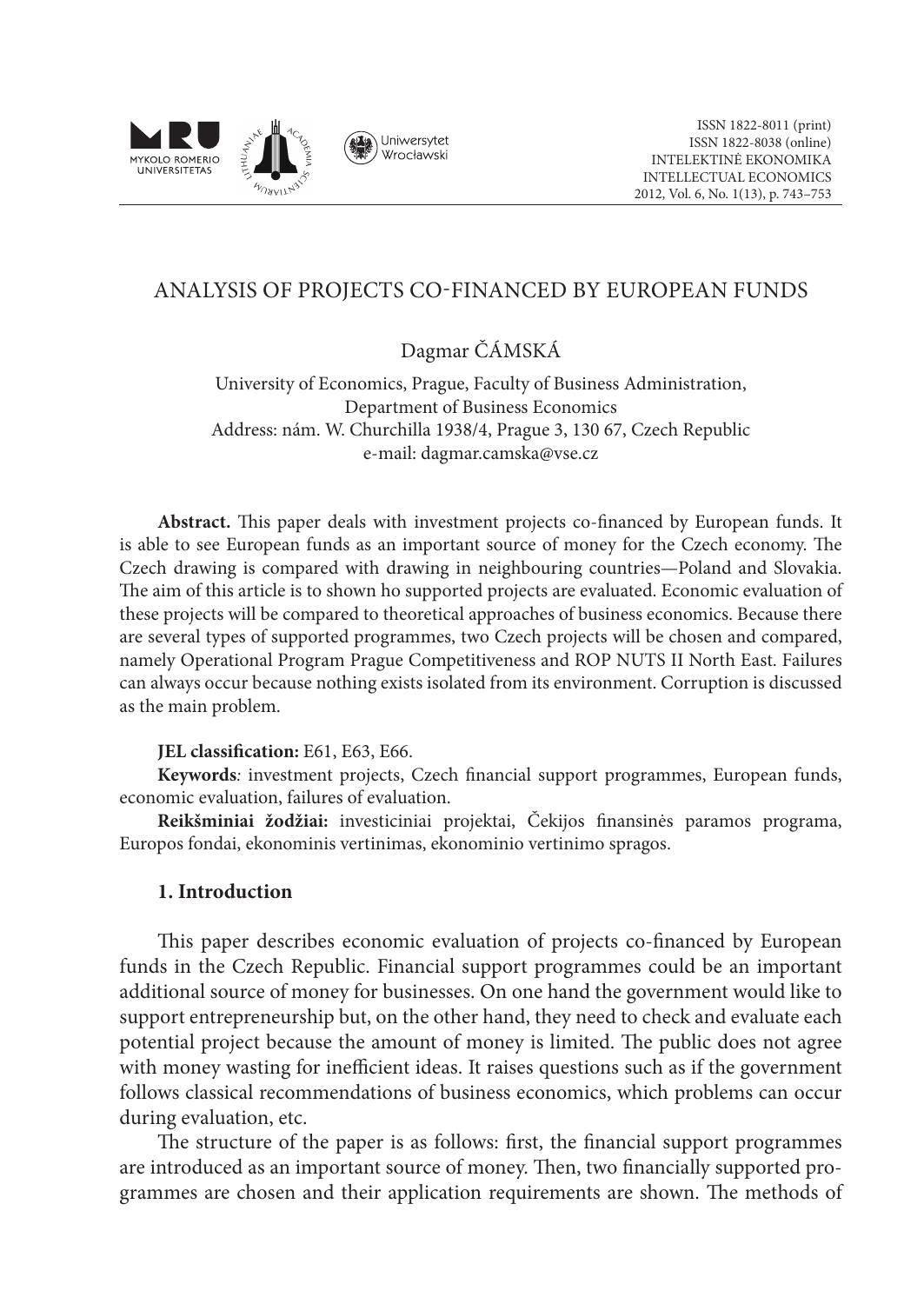evaluation are discussed. Everything is compared with theoretical approaches and recommendations of business economics in the field of investment projects and investment decision making. If it is possible, results are documented with the help of surveys. The last part deals with the problem of corruption.

The article is one of the outputs from the research project "Analysis and evaluation of investment projects financed from European funds" registered with the Internal Grant Agency of University of Economics, Prague under the number F3/32/2011.

#### **2. Investment**

This article is focused on a micro-economic or business approach of investment. According to Scholleova<sup>1</sup> in a narrower sense investment is an asset which is not directly consumed but used for creating an additional asset, the company then sells on the market. It is hardly imaginable that any company is able to survive for a long time without investment. Each investment is connected at the beginning with one-off (short-term) cash outlay.2 There are various sources of finance. Long-term sources are usually used for financing investment. As was already written, $3$  finance sources can be divided into three categories—traditional internal sources, ownership capital and non-ownership capital. In the Czech Republic the companies mostly use bank loans and leasing as nonownership capital. In entering the European Union in 2004, another way to capital was opened. Access to structural funds has been widened. Companies have the possibility to obtain non-returnable subsidies.

#### **3. Financial support programmes**

We will pay attention to programmes co-financed from European Union funds which are very important sources because, for a running period of 2007-2013, the Czech Republic has  $\epsilon$  26.69 billion available.<sup>4</sup> There is a huge variety of beneficiaries because projects may be presented by municipalities, regions, ministries, entrepreneurs, owners of transport infrastructure, non-profit organizations, schools, research centres and others.

There are four major groups of programmes for the period of 2007-2013 which are financed thanks to European money:

- Thematic Operational Programs
- Regional Operational Programs

<sup>&</sup>lt;sup>1</sup> Scholleova, H. *Investiční controlling: jak hodnotit investiční záměry a řídit podnikové investice. Grada,* 2009, p. 13

<sup>2</sup> Scholleova, H. *Ekonomické a finanční řízení pro neekonomy*, Grada, 2008, p. 103

<sup>3</sup> Čámská, D., Kula, D. *Financial support programmes and their prediction models.* SCIENTIFIC PRO-CEEDINGS, 2011, year 19, issue 2, p. 728–736.

<sup>4</sup> http://www.strukturalni-fondy.cz/Information-about-EU-Funds available 03-30-2011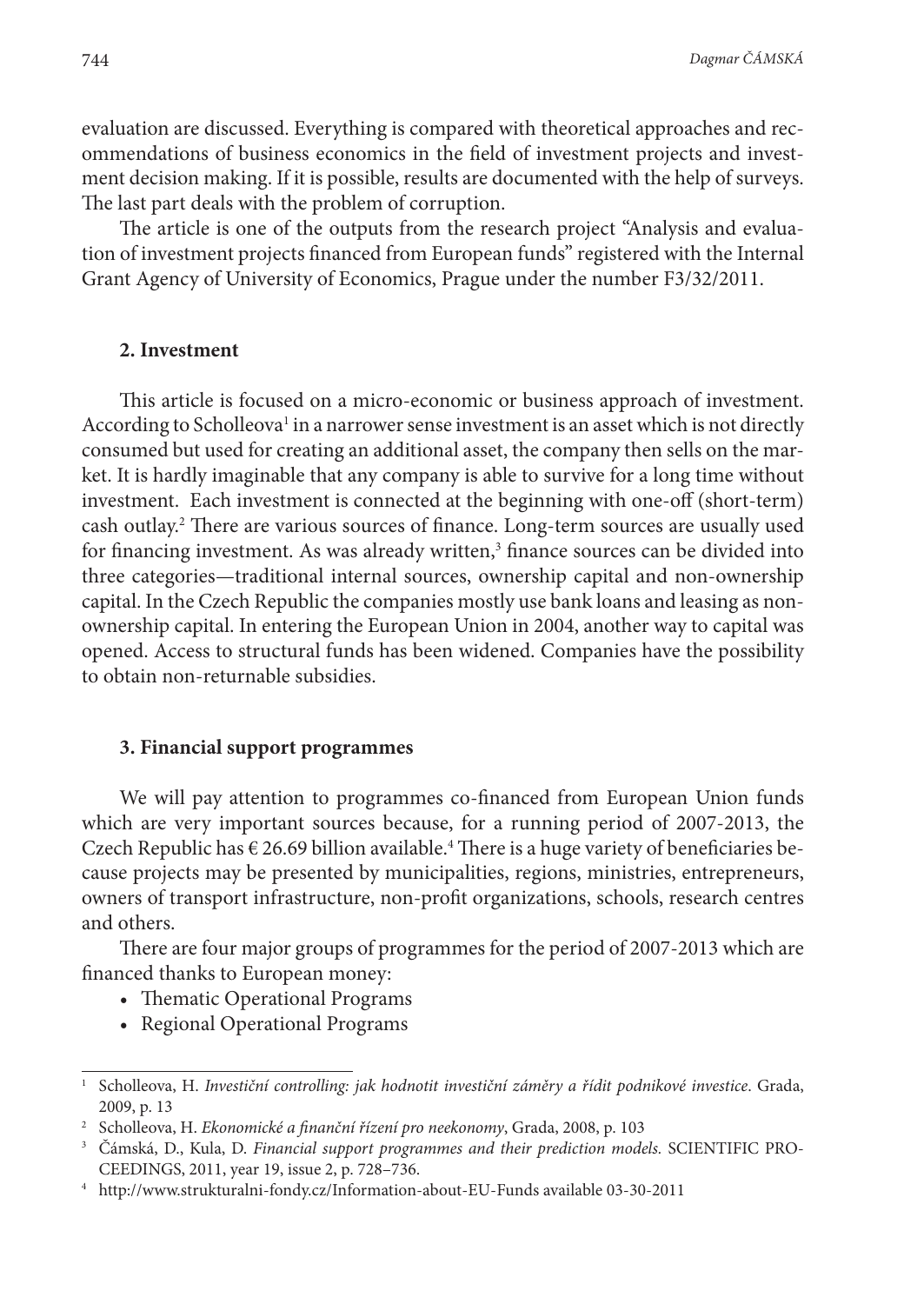- Operational Programs Prague
- European Territorial Cooperation

These groups contain altogether 26 different programmes although this article uses data referring to the state of financial drawing of 19 Czech operational programmes (Objective 1 and 2). The state of financial drawing of other 7 programmes is not included because these programmes are part of Objective 3 of the economic and social cohesion policy implemented in the Czech Republic. By 4 January 2012 74 824 applications have been submitted in the amount of 1 166.4 billion CZK.<sup>5</sup> Less than half of projects have been accepted. Figure 1 shows us the latest state of implementation from January 2012. 70.5% of sources have been already allocated and 38.6% of sources have been paid to beneficiaries.



Source: own elaboration based on data<sup>6</sup> **Fig. 1.** Latest state of implementation of the cohesion policy.

It is obvious that more than half of the money is already divided among its beneficiaries, but money is still available there. Figure 1 raises questions if enough projects have been approved, if enough funds have been drawn, if the Czech Republic is able to draw all sources. It is possible to compare the Czech Republic's drawing with neighbouring countries. Slovakia and Poland were chosen because of common history as post-transition countries. It is the reason why Germany or Austria were not chosen, because they have other priorities of cohesion policy, except former East Germany which would be comparable.

Total allocation of European funds depends on the population of a country as is shown in Table 1. Poland, as the biggest country, gets the most money, while on

<sup>5</sup> http://www.strukturalni-fondy.cz/getdoc/d4d084ae-cde6-466a-8ec1-c907ab9c5cb3/Mesicni-monitorovaci-zprava available 02-21-2012

<sup>6</sup> http://www.strukturalni-fondy.cz/getdoc/d4d084ae-cde6-466a-8ec1-c907ab9c5cb3/Mesicni-monitorovaci-zprava available 02-21-2012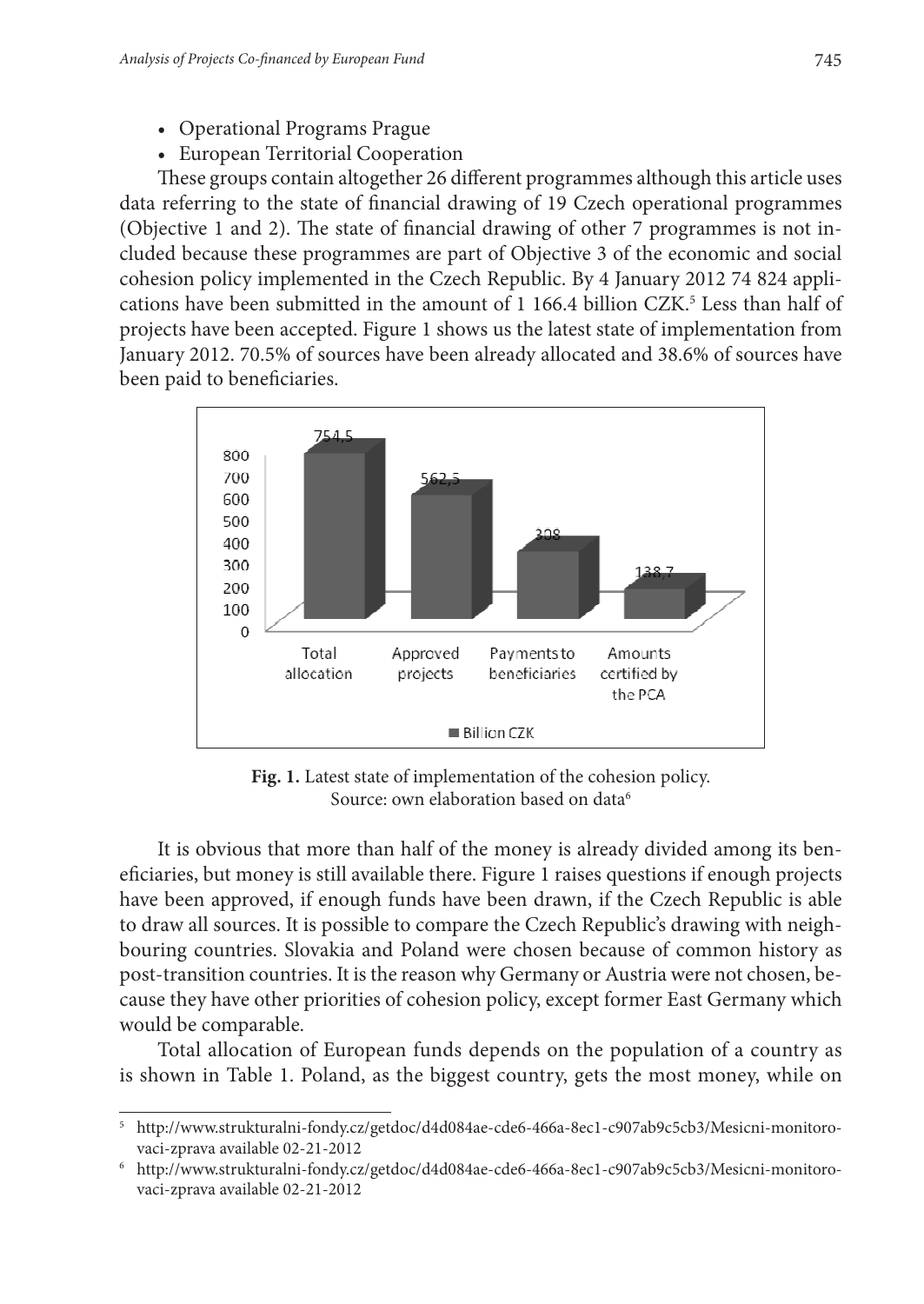the other hand, Slovakia gets the least. The other rows inform about the status of the drawing. The Czech Republic data set is the newest (4 January 2012), then Poland (30 November 2011), and Slovakia (May 31, 2011). The Czech Republic and Poland show the same result in the criterion approved projects. Slovakia is the worst in this criterion. If we take into account real payments to beneficiaries then the Czech Republic has already spent the most money, almost 40% of total allocation. All details are reported in Table 1.

|                                | Czech Republic <sup>7</sup> | Slovakia <sup>8</sup> | Poland <sup>9</sup> |
|--------------------------------|-----------------------------|-----------------------|---------------------|
| Total allocation (billion EUR) | 26.69                       | 11.588                | 61.85               |
| Approved projects              | 70.5%                       | 59.05%                | 71.5%               |
| Payments to beneficiaries      | 38.6%                       | 21.67%                | 30.4%               |
| <b>Amounts certified</b>       | 17.4%                       | 17.93%                | ---                 |

**Table 1.** Czech Republic, Slovakia and Poland—latest state of implementation of the cohesion policy. Source: own elaboration based on data

If almost 40% of total allocation was already spent in the Czech Republic, it is time to answer the question of how many projects have been supported. Supported projects are distinguished into three groups—cancelled projects during their implementation, already finished projects and ongoing group. Table 2 shows how the projects are divided into specific groups according to different operational programmes. All the data is valid for August 4, 2011 which means that nowadays it could be a little bit higher, but the differences are not so important.

**Table 2.** Current number of beneficiaries of European Regional Development Fund. Source: own elaboration based on data<sup>10</sup>

|                                          | Number of projects |           |           |         |  |
|------------------------------------------|--------------------|-----------|-----------|---------|--|
| <b>Opperational programmes</b>           | All                | Cancelled | Finalized | Ongoing |  |
| Integrated Operational Program           | 6942               | 81        | 5349      | 1512    |  |
| OP Czech Republic-Poland                 | 1638               | 25        | 699       | 914     |  |
| <b>OP</b> Transport                      | 130                |           | 63        | 67      |  |
| <b>OP Human Resources and Employment</b> | 3120               | 20        |           | 3093    |  |
| <b>OP</b> Enterprise and Innovation      | 6586               | 528       | 2162      | 3896    |  |

<sup>7</sup> http://www.strukturalni-fondy.cz/getdoc/d4d084ae-cde6-466a-8ec1-c907ab9c5cb3/Mesicni-monitorovaci-zprava available 02-21-2012

<sup>8</sup> File Status of implementation of the SF according to the OP, priorities and actions for PP 2007-2013 available on http://www.nsrr.sk/en/cerpanie/ 02-21-2012

<sup>9</sup> https://www.mrr.gov.pl/aktualnosci/fundusze\_europejskie\_2004\_2006/Documents/2011\_11\_30\_miesieczna\_listopad\_ost.pdf available 02-21-2012

<sup>10</sup> http://www.strukturalni-fondy.cz/getdoc/2eec9b32-0674-48ba-a419-90fa51db8823/Seznamyprijemcu?lang=en-GB available 09.09.2011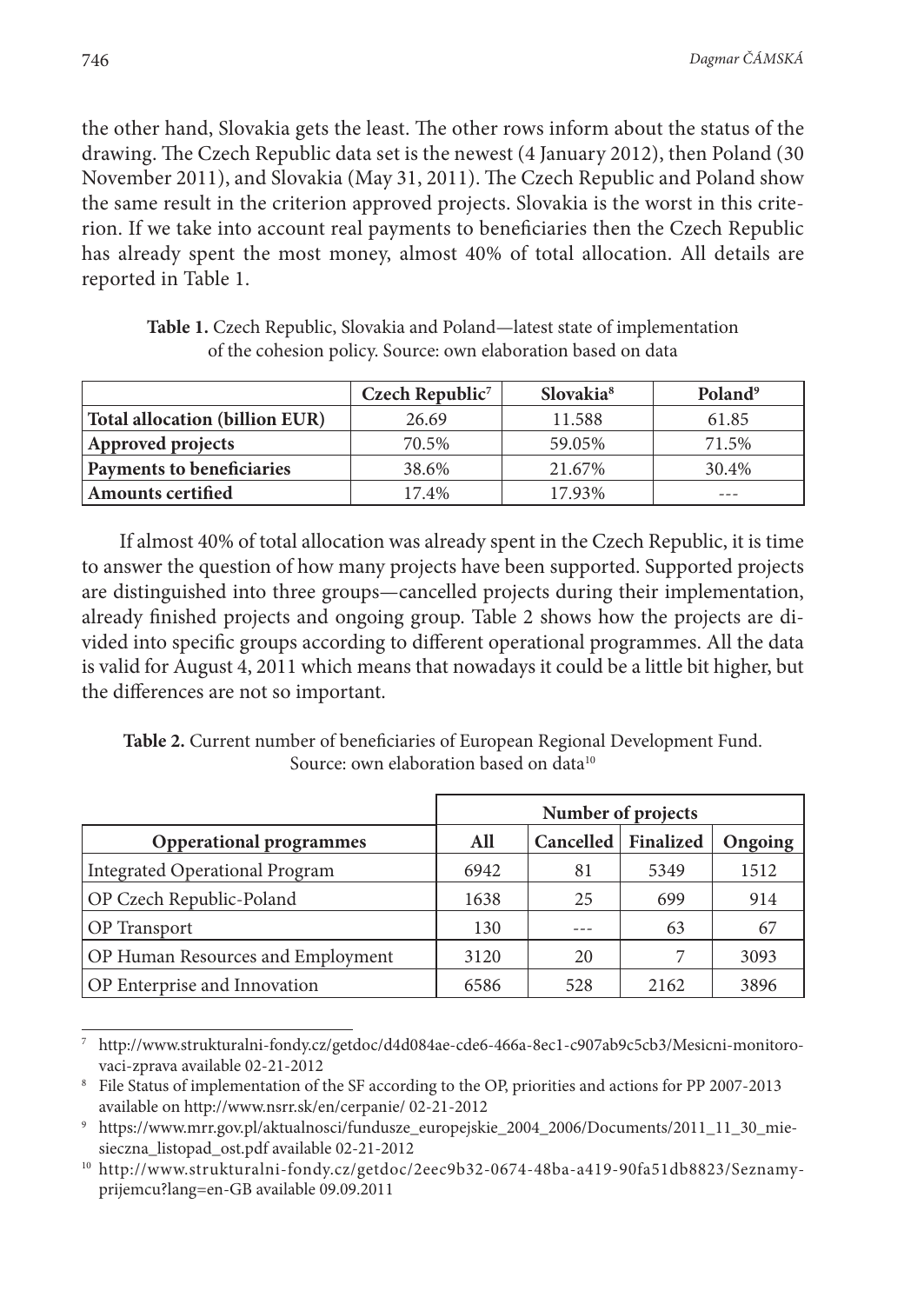|                                                       | Number of projects |                |           |         |  |
|-------------------------------------------------------|--------------------|----------------|-----------|---------|--|
| <b>Opperational programmes</b>                        | All                | Cancelled      | Finalized | Ongoing |  |
| OP Prague Adaptability                                | 486                | 6              | 66        | 414     |  |
| OP Prague Competitiveness                             | 209                | 11             | 105       | 93      |  |
| OP Fishing                                            | 630                | 26             | 17        | 587     |  |
| <b>OP</b> Technical Assistance                        | 105                | 4              | 43        | 58      |  |
| OP Research and Development for<br><b>Innovations</b> | 73                 |                |           | 73      |  |
| OP Education for Competitiveness                      | 5733               | $\mathfrak{D}$ | 7         | 5724    |  |
| <b>OP</b> Environment                                 | 3578               | $\mathfrak{D}$ | 1733      | 1843    |  |
| ROP NUTS II South-East                                | 543                | 7              | 385       | 151     |  |
| <b>ROP NUTS II South-West</b>                         | 552                | 7              | 308       | 237     |  |
| ROP NUTS II Moravia-Silesia                           | 489                | $\overline{4}$ | 273       | 212     |  |
| ROP NUTS II North-East                                | 537                | 5              | 271       | 261     |  |
| ROP NUTS II North-West                                | 291                | 10             | 131       | 150     |  |
| ROP NUTS II Central Bohemia                           | 490                | 7              | 253       | 230     |  |
| ROP NUTS II Central Moravia                           | 538                | 4              | 419       | 115     |  |
| All programmes                                        | 32 670             | 749            | 12 29 1   | 19630   |  |

Getting support is obviously not automatic because there are many requirements which each project should fulfil. Conditions differ according to different support programmes but some characteristics are common for all programmes.

## **4. Common requirements**

At the beginning the core idea of the project is the most important. First of all, each project should contain the general beneficial effect. We mean beneficial in a wide sense because private companies can also ask for money. Secondly the idea of the projects has to be consistent with the objectives of the concrete operational program. Third is time, because each program has its deadlines when it accepts applications.

## **4.1. Parts of application**

There are required parts that each application should include—logical framework, feasibility study, cost-benefit analysis and project budget. If we look at the names and content of these parts they are similar to parts of a business plan. Small exception is cost-benefit analysis which is usually not part of typical business plans which are created by profit organisations.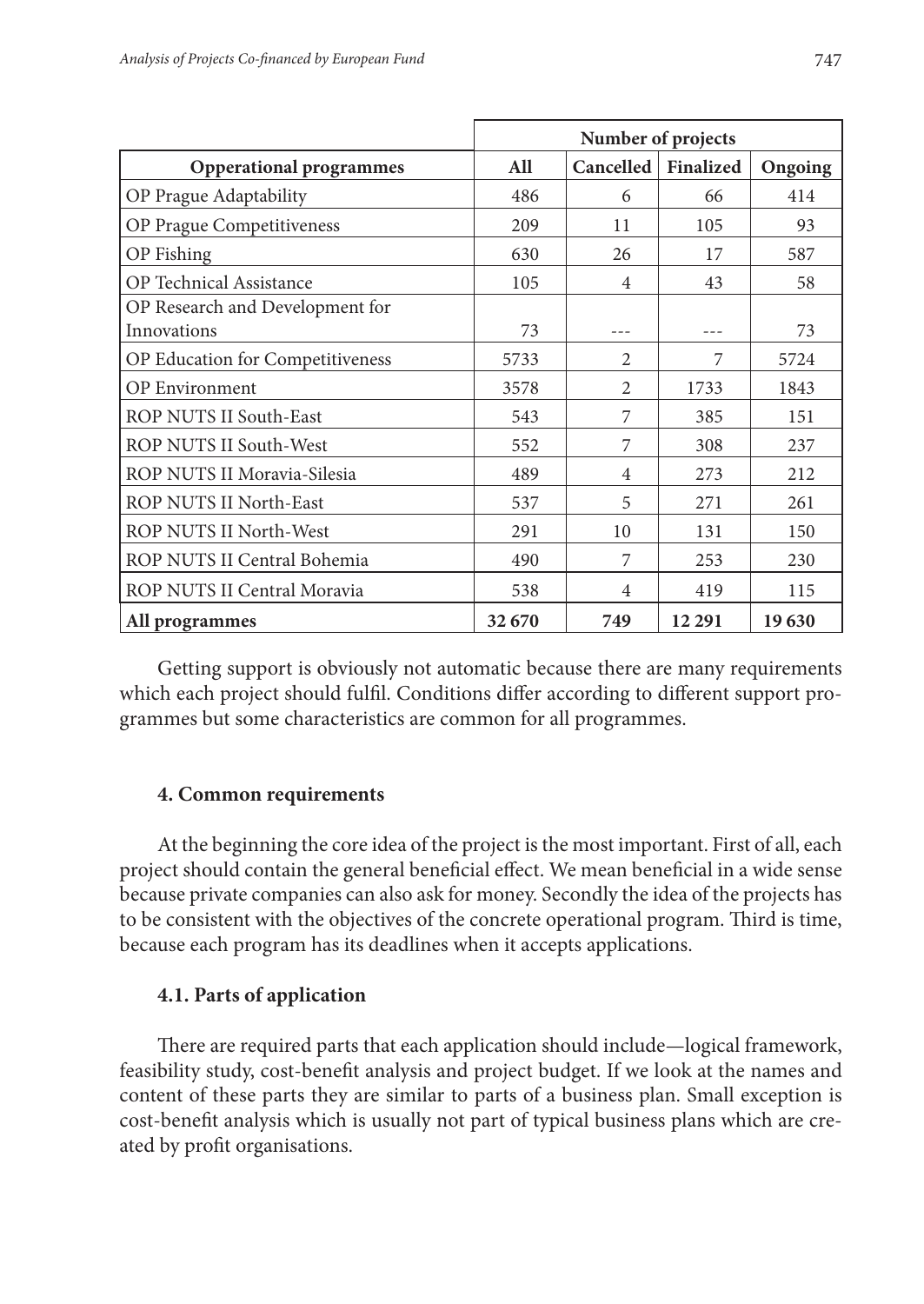The business plan can be characterized<sup>11</sup> as a proposal that sets out a new business venture, direction, product, or course of action. Lamb<sup>12</sup> follows that if you write a business plan it is in order to gain support for your idea. Here we see a visible connection with application forms. According to Lamb<sup>13</sup> the major plan sections are the general business description, a mission statement, goals, management team, market analysis, the marketing plan, the financial analysis and appendices or supporting documents. We can compare theoretical major plan sections with two handbooks. We have chosen two examples—the handbook of Operational Program Prague Competitiveness and the handbook of ROP NUTS II North-East. It does not matter that one is called a feasibility study and the second is a study of the economic evaluation of the project.

The general structure of the feasibility study of Operational Program Prague Competitiveness $14$  includes parts as general information about potential beneficent, description of project, market analysis and estimate of demand, management team and human resource management, technical and technological aspects, impact on the environment, ensure of current assets and investment, project budget, financial plan, evaluation of the effectiveness and sustainability of the project, project schedule, risk management and final project evaluation. On the other hand the document of ROP NUTS II North East<sup>15</sup> should contain a general business description, market analysis and estimate of demand, technical and technological solution of the project, needs and ensure of current assets and investment, financial plan, cost-benefit analysis, risk management and detailed final project evaluation. Both these documents follow theoretical approaches of business economics.

### **4.2. Financial plan and evaluation of project**

From business economics point of view the most important parts are a financial plan and evaluation of the project. Handbooks of financial support programmes specify in detail the components of the financial plan. We do not realize any difference if we study the handbook of Operational Program Prague Competitiveness or the handbook of ROP NUTS II North-East. There are always components such as plan of costs and revenues, plan of state property and resources of its coverage and cash flow plan because costs do not have to be expenses in the same year, and revenues are not always incomes at the same period of time.

<sup>11</sup> Lamb, S.E. *How to Write It: Business Plans and Reports.* Business & Economic Review; Oct-Dec2006, Vol. 53 Issue 1, p. 17-24.

<sup>&</sup>lt;sup>12</sup> Lamb, S.E. *How to Write It: Business Plans and Reports*. Business & Economic Review; Oct-Dec2006, Vol. 53 Issue 1, p. 17-24.

<sup>13</sup> Ibid.

<sup>14</sup> Operační program Praha – Konkurenceschopnost *Metodická příručka: Studie proveditelnosti pro oblast podpory 3.3 OPPK* available http://www.prahafondy.eu/cz/oppk/dokumenty.html on 09-09-2011

<sup>15</sup> ROP NUTS II North-East – *Příloha č.5 PPŽP Studie ekonomického hodnocení projektu* available http:// www.rada-severovychod.cz/file/1530 09-09-2011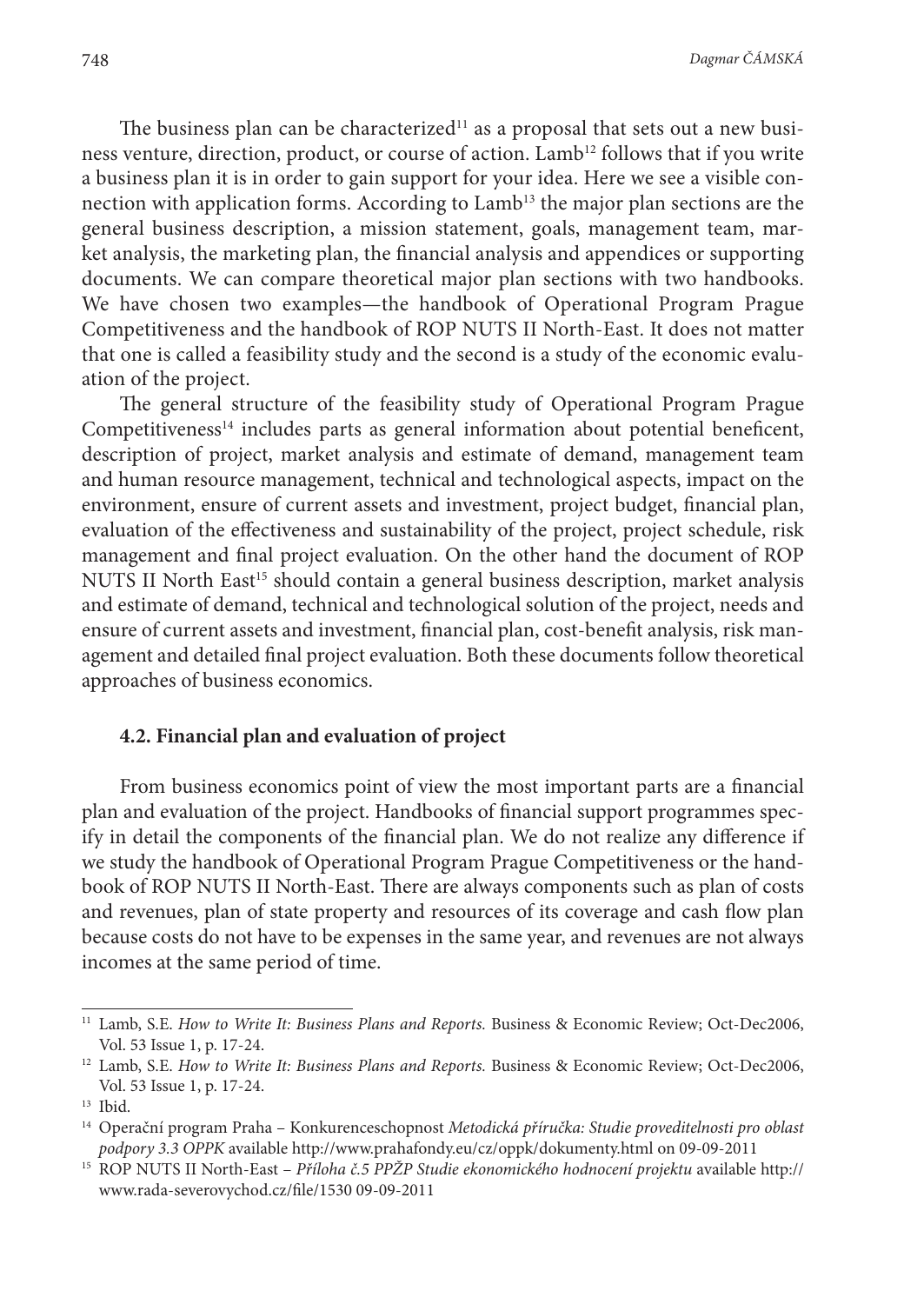Each investment project should be evaluated in an economic way if it is profitable enough and it makes sense to implement it. Literature describes many methods or criteria for evaluating. Basically the criterioa of capital projects are divided into two groups—static and dynamic criteria. The main differences between static and dynamic criteria are written in the article of authors Scholleova, Fotr and Svecova.<sup>16</sup> Static criteria consider mainly cash flows. They consider time in constraint mode and in principle they do not work with risk. On the other hand, dynamic criterions take into account all three factors which mean cash flows, service life and undergone risk as well. Czech companies usually prefer static criterions although they do not consider it a risk because evaluating is simple. Anglo-American literature does not take into account static criteria, such as Anthes.17 He points out, despite the difficulty of developing good estimates, especially of benefits, four basic methods for comparing project costs and returns remain in vogue: payback period, ROI, net present value (NPV) and internal rate of return (IRR). Many more have been created, but these four have endured for decades.

Unfortunately Czech research work shows that companies prefer statistic criteria. Table 2 contains results from a survey by the Faculty of Business Administration. The sample consisted of 252 Czech companies.

| Type of criterion | Criterion                            | <b>Number</b> | Rake-off |
|-------------------|--------------------------------------|---------------|----------|
| static            | Indices of profitability and payback | 190           | 75 %     |
| static            | Payback period                       | 69            | 27 %     |
| dynamic           | Discounted Payback Period            | 28            | 11 %     |
| dynamic           | Internal Rate of Return              | 55            | 22 %     |
| dynamic           | Net Present Value                    | 56            | 22 %     |
| dynamic           | Profitability Index                  | 20            | 8 %      |
| dynamic           | Benefit-Cost Ratio                   | 8             | $3\%$    |
|                   | Others                               | a             | $4\%$    |

Table 2. Criterion used in evaluating investment projects<sup>18</sup>

It is not a surprising fact that results vary according to the size of the enterprise or size of the capital project. It is obvious that small companies will use less sophisticated methods. Anthes<sup>19</sup> indicates an example of the Schwan Food Co. which uses NPV, IRR and payback period to evaluate IT projects costing more than \$1 million. The survey of Faculty of Business Administration shows representative results. Figure 2 confirms that large companies and more important projects are evaluated using dynamic criterions.

<sup>16</sup> Scholleova, H., Fotr, J., Svecova, L. *Investment decison making criterions in practice.* Economics & Management; 2010, p. 1018-1023.

<sup>&</sup>lt;sup>17</sup> Anthes, G. *What is your project worth?* Computerworld; 3/10/2008, Vol. 42 Issue 11, p. 29-32.<br><sup>18</sup> Kislingerova, E. and others. *New Theory of Economy and Management in Organizations and Their Adaptation Processes.* Survey of Faculty of Business Administration, University of Economics, Prague, 2008.

<sup>19</sup> Anthes, G. *What is your project worth?* Computerworld; 3/10/2008, Vol. 42 Issue 11, p. 29-32.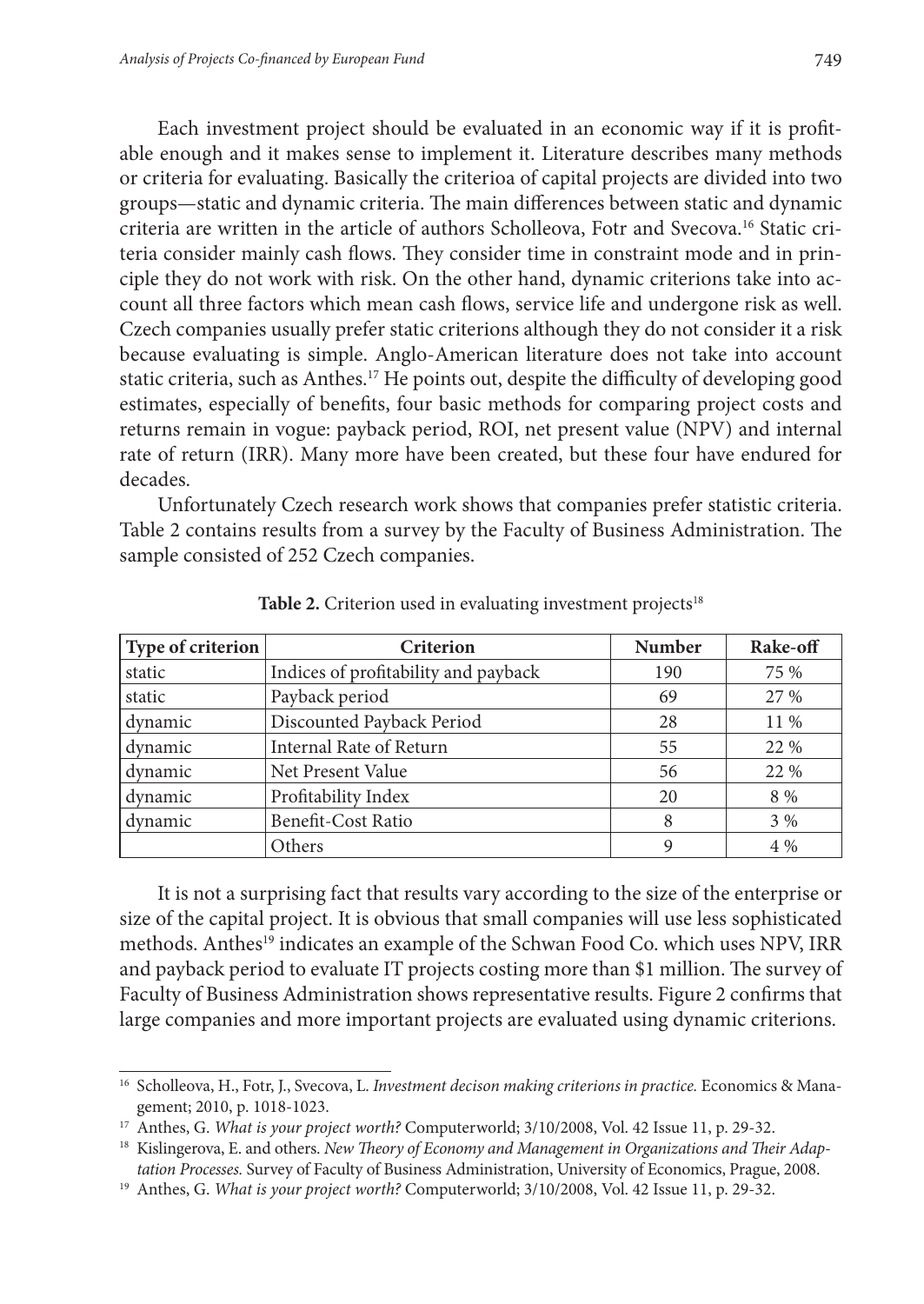

Fig. 2. Using methods depending to the size of the enterprise, absolute frequencies<sup>20</sup>

We have discussed capital projects in general. We see that evaluation in the Czech Republic is not ideal and does not follow all theoretical approaches and recommendations. We should answer a remaining question of how projects co-financed with European funds in the Czech Republic are evaluated. Feasibility studies emphasize dynamic criteria and they completely omit statistic criteria. Economic evaluation is a required part of each application. In the case of Operational Program Prague Competitiveness<sup>21</sup> it has to contain present value, net present value, internal rate of return, profitability ratio and payback period. Application of ROP NUTS II North East $t^2$ contains the same minus profitability ratio which has the same explanatory power as net present value. Applicants do not have to count all criterions because they are counted automatically when they fill the numbers of a financial plan. It is important to note that all potential projects, that should be co-financed with European funds in the Czech Republic, undergo economic evaluation. In this case the Czech government does not follow the practices of Czech business environment.

#### **5. Bureaucracy followed by corruption**

It seems that the best approaches for investment decision-making have been chosen and they are used by financial support programmes in the Czech Republic. But, as

<sup>20</sup> Kislingerova, E. op.cit.

<sup>21</sup> Operační program Praha – Konkurenceschopnost *Metodická příručka: Studie proveditelnosti pro oblast podpory 3.3 OPPK* available http://www.prahafondy.eu/cz/oppk/dokumenty.html on 09-09-2011

<sup>22</sup> ROP NUTS II North-East – *Příloha č.5 PPŽP Studie ekonomického hodnocení projektu* available http:// www.rada-severovychod.cz/file/1530 09-09-2011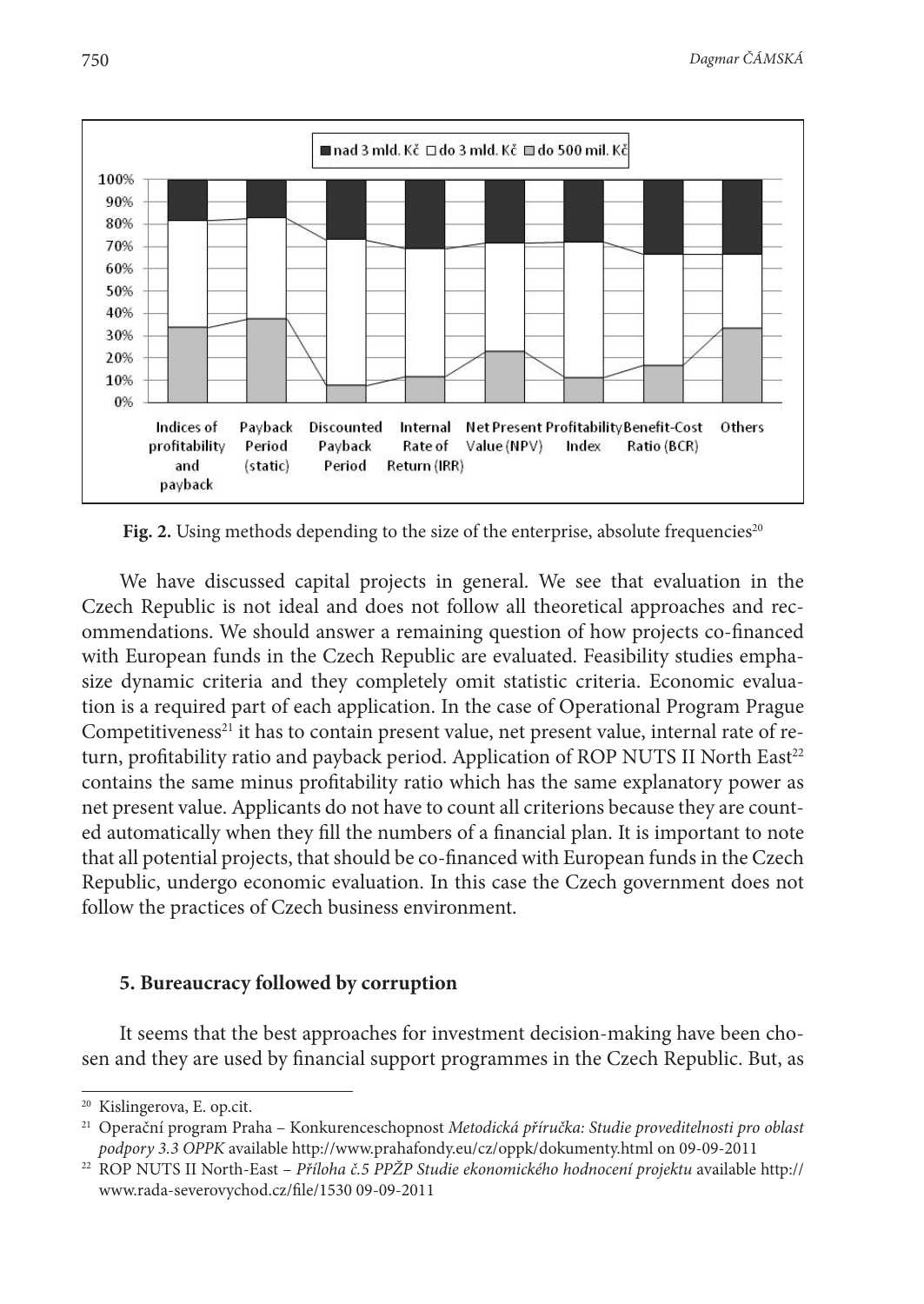we know, failures can always occur, and the consequence is that the chosen projects are not the best. Finally chosen projects do not have to be the best in main aspects such as profitability, risk or social contribution. There is no sense in discussing problems such as wrong estimation or failures of classical techniques for evaluation. Generally, the best-known problem is bureaucracy followed by corruption.

Government contracts and financial support are connected with bureaucracy and corruption in many countries. Unfortunately the Czech Republic is no exception. The document "Transparency of the regulatory system"<sup>23</sup> says that bureaucracy and unnecessary red tape remain a source of complaints from both domestic and foreign investors although the Czech Republic ratified OECD anti-bribery convention in January 2000. According to Transparency International's Corruption Perception Index for 2010,<sup>24</sup> the Czech Republic ranks in the 53<sup>rd</sup> place out of 178 countries. As DATAMONITOR<sup>25</sup> mentions the Czech Republic's percentile ranking on the control of corruption is 77.0 in 2008. Among the transitioning countries of the former Soviet bloc, the Czech Republic is rated as one of the better countries in the terms of perception of corruption. If we compare the Czech Republic with Poland and Slovakia as at the beginning of this article, we come to the conclusion which is shown in Table 3.

|  |  | Table 3. Transparency International's Corruption Perception Index for 2010 for selected countries <sup>26</sup> |  |  |  |  |  |  |
|--|--|-----------------------------------------------------------------------------------------------------------------|--|--|--|--|--|--|
|--|--|-----------------------------------------------------------------------------------------------------------------|--|--|--|--|--|--|

| <b>Transparency International's</b><br><b>Corruption Perception Index</b> | Czech<br>Republic | Slovakia        | Poland           |
|---------------------------------------------------------------------------|-------------------|-----------------|------------------|
| Place                                                                     | 53rd              | $\mathbf{Q}$ th | 41 <sup>st</sup> |

The European Union did its own Eurobarometer survey<sup>27</sup> which was published in February 2012. Results<sup>28</sup> are that it is thought that corruption has risen over the last three years. The estimation of economic costs $29$  incurred by corruption in the EU is incredible, because it reaches the amount to around €120 billion per year.

Corruption remains and, even worse, has increased, and it is a general problem which cannot be solved only on the level of financial support programmes, which have their advantage, because all payments have to be certified which is another tool for the corruption fight.

 $^{29}$  <http://europa.eu/rapid/pressReleasesAction.do?reference=IP/12/  $\,$ 135&format=HTML&aged=0&language=EN&guiLanguage=en> [accessed on 02-21-2012].

<sup>23</sup> *2 Macro-accessibility in Czech Republic: 2.6 Transparency of the regulatory system.* Czech Republic Economic Studies; 2007, p. 31-33.

<sup>24</sup> Press release: *Index vnímání korupce 2010: Česko je letos na 53. místě a patří k zemím, kde se situace zhoržil*a. < http://old.transparency.cz/index.php?lan=cz&id=16&pom\_id=99> [accessed on 09-10-2011].

<sup>&</sup>lt;sup>25</sup> DATAMONITOR: Czech Republic. Czech Republic Country Profile; 2010, p. 1-70.

<sup>26</sup> *Index CPI 2010 – Pořadí zemí.* < http://old.transparency.cz/pdf/CPI2010\_tabulka%20CZ.pdf> [accessed on 02-21-2012].

<sup>27</sup> <http://europa.eu/rapid/pressReleasesAction.do?reference=IP/12/ 135&format=HTML&aged=0&language=EN&guiLanguage=en> [accessed on 02-21-2012].

<sup>28</sup> *Special Eurobarometer 374/Wave EB76.1 – TNS opinion & social. <*http://ec.europa.eu/public\_opinion/archives/ebs/ebs\_374\_en.pdf> [accessed on 02-21-2012].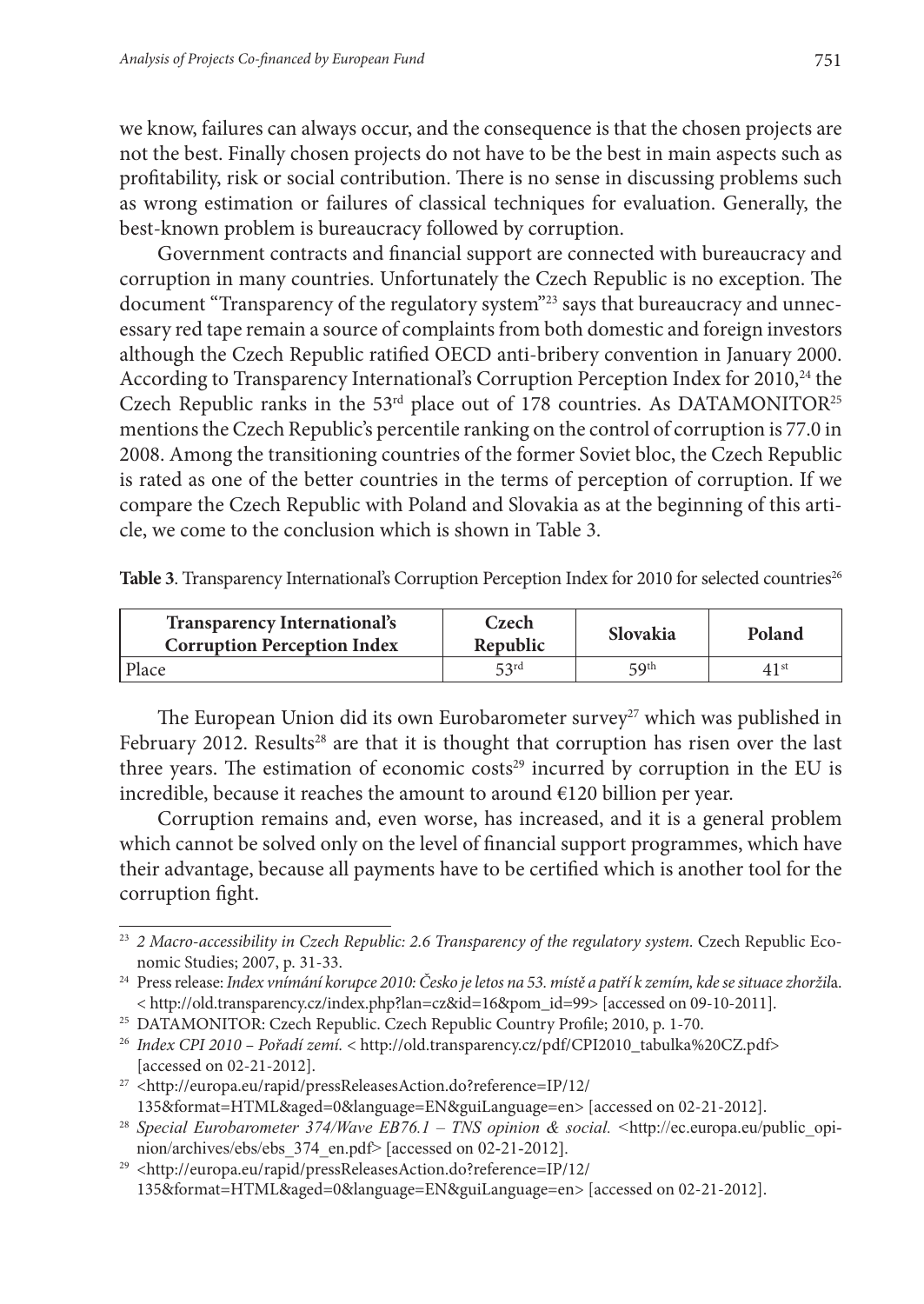### **6. Conclusion**

The paper described economic evaluation of projects co-financed from European funds in the Czech Republic. Two supported programmes were chosen—Operational Program Prague Competitiveness and ROP NUTS II North-East. Application requirements were discussed and compared between programmes. Although it seems that application requirements include all important components of classical business plans and economic evaluation follows all theoretical recommendation of investment decision-making and failures can always occur.

### **References**

- 1. Anthes, G. *What is your project worth?* Computerworld; 3/10/2008, Vol. 42 Issue 11, p. 29-32.
- 2. Čámská, D., Kula, D. *Financial support programmes and their prediction models.* SCIENTIFIC PROCEEDINGS, 2011, year 19, issue 2, p. 728–736.
- 3. Kislingerova, E. and others. *New Theory of Economy and Management in Organizations and Their Adaptation Processes.* Survey of Faculty of Business Administration, University of Economics, Prague, 2008.
- 4. Lamb, S.E. *How to Write It: Business Plans and Reports.* Business & Economic Review; Oct Dec 2006, Vol. 53 Issue 1, p. 17-24.
- 5. Scholleova, H. *Ekonomické a finanční řízení pro neekonomy*, Grada, 2008, p. 103
- 6. Scholleova, H. *Investiční controlling: jak hodnotit investiční záměry a řídit podnikové investice*. Grada, 2009, p. 13
- 7. Scholleova, H., Fotr, J., Svecova, L. *Investment decison making criterions in practice.* Economics & Management; 2010, p. 1018-1023.
- 8. DATAMONITOR: Czech Republic. Czech Republic Country Profile; 2010, p. 1-70.
- 9. *2 Macro-accessibility in Czech Republic: 2.6 Transparency of the regulatory system.* Czech Republic Economic Studies; 2007, p. 31-33.
- 10. Operační program Praha Konkurenceschopnost *Metodická příručka: Studie proveditelnosti pro oblast podpory 3.3 OPPK.* <http://www.prahafondy.eu/cz/oppk/dokumenty. html>[accessed on 09-09-2011>
- 11. Press release: *Index vnímání korupce 2010: Česko je letos na 53. místě a patří k zemím, kde se situace zhoržil*a. <http://old.transparency.cz/index.php?lan=cz&id=16&pom\_id=99>[accessed on 09-10-2011].
- 12. ROP NUTS II North-East *Příloha č.5 PPŽP Studie ekonomického hodnocení projektu.*<http://www.rada-severovychod.cz/file/1530> [accessed on 09-09-2011].
- *13. Special Eurobarometer 374/Wave EB76.1 TNS opinion & social* available on http:// ec.europa.eu/public\_opinion/archives/ebs/ebs\_374\_en.pdf 02-21-2012
- *14. Status of implementation of the SF according to the OP, priorities and actions for PP 2007 2013* available on http://www.nsrr.sk/en/cerpanie/ 02-21-2012
- 15. <http://europa.eu/rapid/pressReleasesAction.do?reference=IP/12/135&format=HTML& aged &language=EN&guiLanguage=en> [accessed on 02-21-2012].
- 16. <http://old.transparency.cz/pdf/CPI2010\_tabulka%20CZ.pdf> [accessed on 02-21-2012].
- 17. <https://www.mrr.gov.pl/aktualnosci/fundusze\_europejskie\_2004\_2006/Documents/ 2011\_11 30\_miesieczna\_listopad\_ost.pdf> [accessed on 02-21-2012].